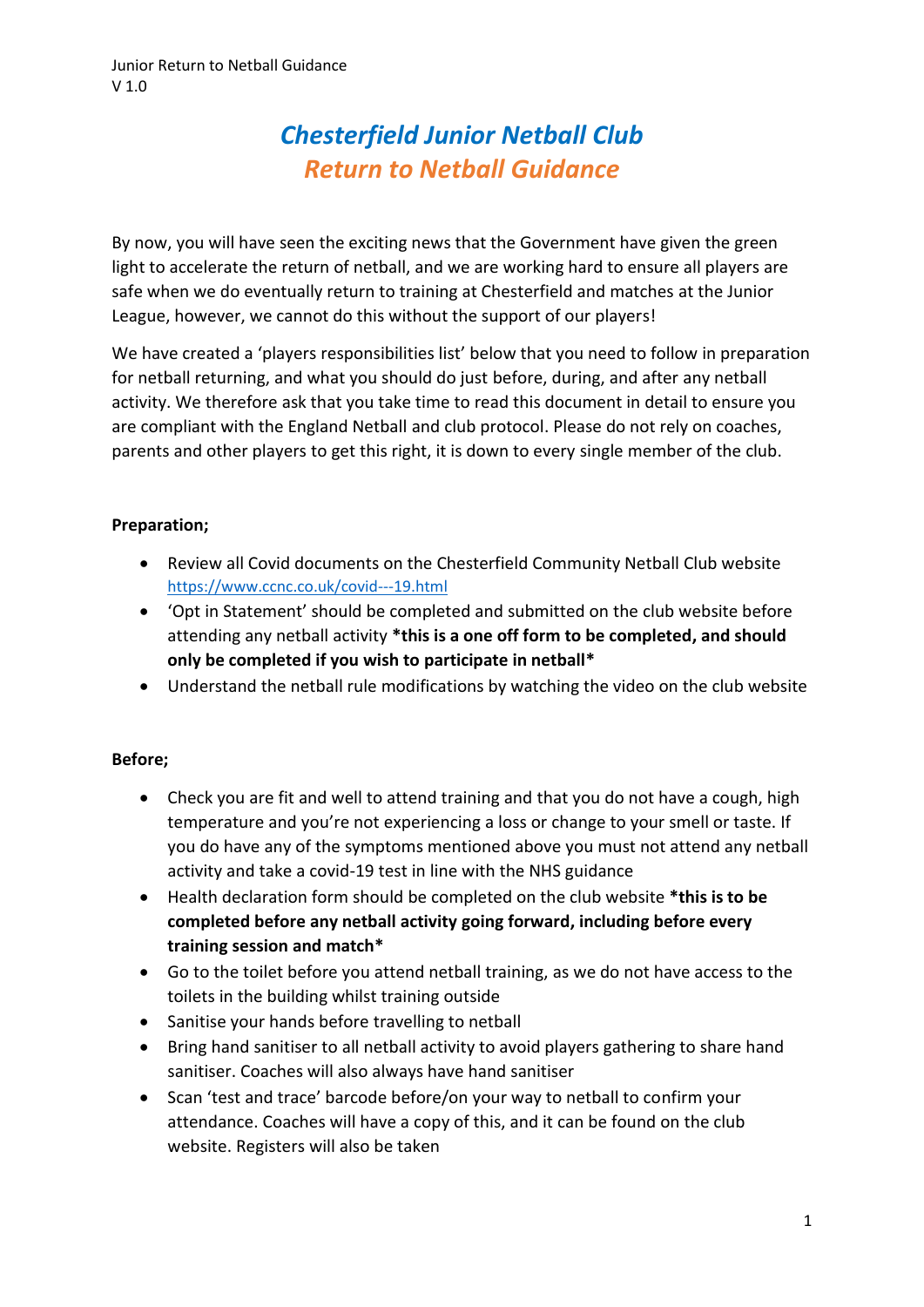#### Junior Return to Netball Guidance V 1.0

- Arrive changed and ready to participate as you will not be able to use the changing room facilities
- Arrive only 5 minutes before your session and no earlier to avoid congestion at the school entrance/courts entrance

## **During;**

- Safety within sessions or matches must be taken seriously by all and is the responsibility of everyone. Players should encourage and remind one another of the COVID-19 rule modifications and protocols as much as coaches and officials do
- When training outside, you will be asked to enter and leave using a specific gate which will be communicated to you in due course
- When we are able to train inside again, guidance will be sent on how to access the building
- Form an orderly que, following social distancing rules when waiting to be greeted by coaches at the gate to ensure you are marked on the register, to check you have completed your health declaration form and have and scanned your test and trace barcode
- Temperature testing to be carried out on players when arriving at indoor netball activity
- Sanitise your hands upon arriving at netball
- Hands and netballs to be sanitised throughout the session, and is the responsibility of coaches, officials and players
- Wherever possible, players must social distance, including when arriving and leaving, and when having a drink (not huddled together)
- We understand players are happy to see each other at the start of sessions but hugging is not permitted
- No hand shaking at the end of matches
- Clean bibs will be provided at every session, and bibs will not be shared

## After;

- At the end of any activity all players, coaches, officials and others should clear the court/area straight away and should not congregate at the edge of courts at the venue
- Players should leave whilst maintaining social distancing
- When we are able to train inside again, guidance will be sent on how to leave the building
- All players, coaches, officials and other attendees must sanitise their hands as they leave
- Coaches will sanitise all equipment at the end of sessions and bibs will be washed
- Any attendee who develops COVID-19 symptoms up to 48 hours after any netball activity must report to NHS Test and Trace and notify the COVID Officer (Jennifer Winder – jenniferwinder8@hotmail.com)